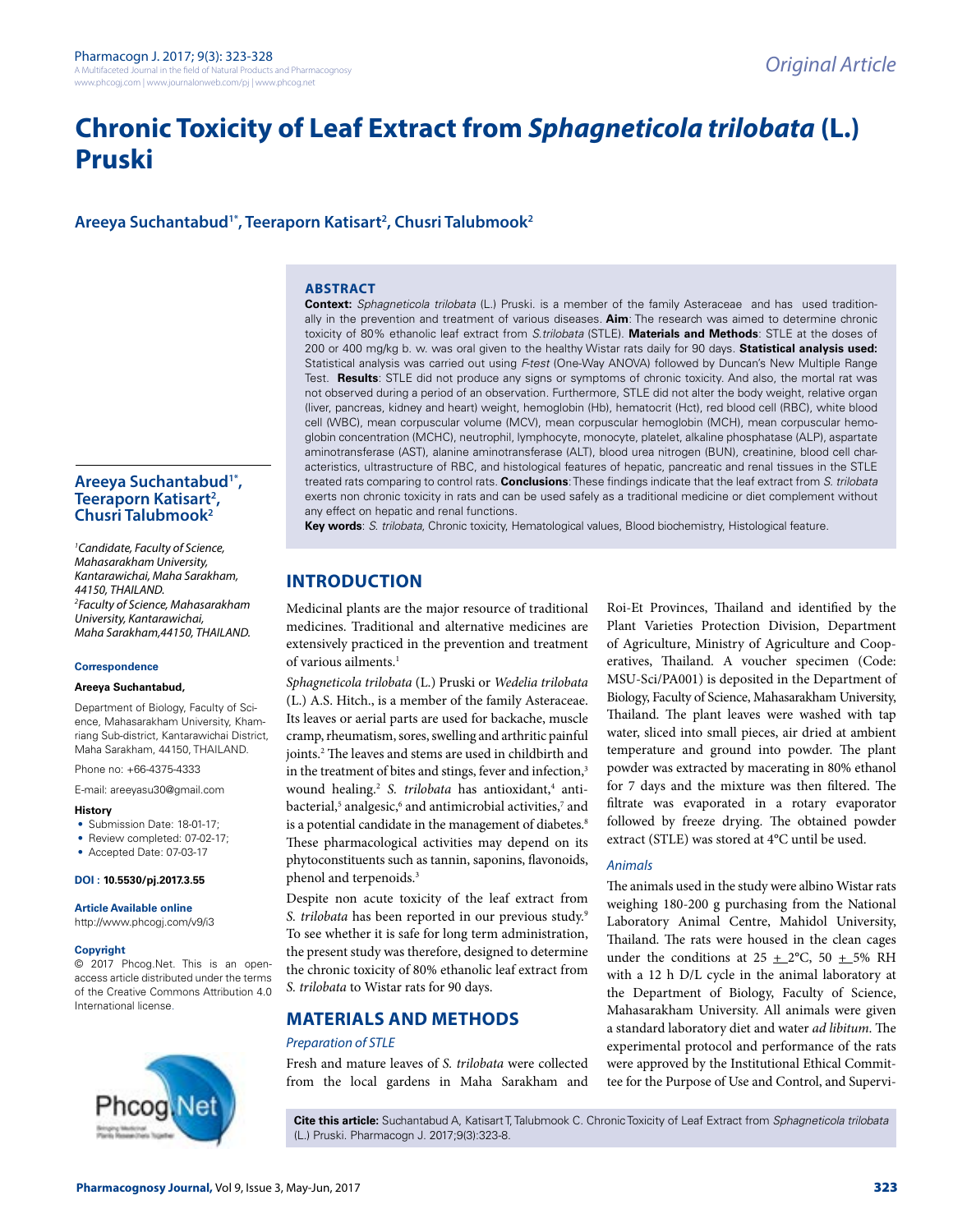## *Statistical analysis*

All data were expressed as mean + standard error of mean (SEM). Statistical analysis was carried out using *F-test* (One-Way ANOVA) followed by Duncan's New Multiple Range Test. The criterion for statistical significance was at a *p*-value less than 0.05.

## **RESULTS AND DISCUSSION**

### *Body weight and Relative organ weight*

STLE at the doses of 200 and 400 mg/kg did not produce any signs of toxicity (diarrhoea, sleep, lethargy, salivation, eyes, skin and fur) and mortality of the rats observed twice daily during a period lasting 90 days. Body weight of each rat was recorded weekly. The results revealed that the initial (day 0) body weight of controls and STLE treated rats was not different. The same result also occurred at the final (day 90) body weight (Table 1). Relative organ weight, the relationship between each organ weight and body weight, between controls and STLE treated rats was not different (Table 1).

## *Blood biochemistry and Hematological values*

Glucose, BUN, creatinine, Uric, TP, Alb, Glob, TB, AST, ALT, and ALP from the rats treated with different doses of STLE were not different, and were not different from controls (Table 2). Hematological values including Hb, Hct, RBC, MCV, MCH, MCHC, WBC, neutrophils, lymphocytes, monocytes and platelet from the rats treated with different doses of STLE and from controls were not different (Table 2).

## *Histological examination*

Hepatic tissues: Light micrograph of the differential of histological feature on Wistar rat hepatic tissues showed that the hepatocytes are organized into plates separated by vascular channels (sinusoids), an arrangement supported by a reticulin network. Hepatocytes in the controls and the rats received 200 or 400 mg/kg b. w. STLE were not different (Figure 1).

Pancreatic tissues: Light microscopic observation revealed that the islet of Langerhans, which are the regions of the pancreas that contain its endocrine cells, of the controls and the rats received 200 or 400 mg/kg b. w. STLE were not different (Figure 1).

Renal tissues: Histological section of renal tissues showed the glomerulus which is the round blind beginning of the nephron. It is invaginated by a tuft of capillaries at the vascular pole of the glomerulus. The renal tissues of the controls and the rats received 200 or 400 mg/kg b.w. STLE were also not different (Figure 1).

sion on Experiment in Animals, Mahasarakham University (License No. 0004/2013).

### *Chronic toxicity test*

The experimental protocols were maintained in accordance with the OECD452 Guidelines. The rats were randomly assigned into 3 groups with 8 rats in each. Group I: normal control; rats received 0.5% Tween 80, Group II-III: rats received 200 or 400 mg/kg b. w. STLE respectively.

> The values represent the mean+SEM within the same row followed by the different superscript letters are significantly different at the p<0.05

Prior to an administration, STLE was suspended in 0.5% Tween 80 (Polysorbate 80 or Polyoxyethylene (20)\* Sorbitanmonooleate (emulsifier). Volume of 10 ml/kg b. w. of STLE or 0.5% Tween 80 was administered orally and daily to the rats for 90 days. Observation for the gross behavioral, neurological and autonomic effects, and also signs of toxicity such as skin and fur, eyes, salivation, lethargy, sleep, diarrhea or coma, and mortality of the rats were conducted twice daily over a period lasting 90 days. Body weight of the rats was recorded weekly. At the end of the experiments, the rats were fasted overnight and sacrificed by using a cervical dislocation technique. Blood samples were then collected from the rat hearts and put into the heparinized and non-heparinized tubes for the determinations of blood biochemistry, hematological values, blood cell characteristics and ultrastructure of red blood cells. Visceral organs including liver, pancreas and kidneys were removed and weighed for a calculation of relative organ weight, and used for a histological examination.

## *Determination of Blood Biochemistry*

The blood samples from non-heparinized tubes were centrifuged at 3500 rpm for 20 min to separate blood serum. The serum was then used for an investigation of blood biochemistry including total cholesterol (TC), triglyceride (TG), high-density lipoprotein (HDL), low-density lipoprotein (LDL), blood urea nitrogen (BUN), creatinine, total protein (TP), albumin (Alb), and alkaline phosphatase (ALP) by using an automatic blood chemical analyzer (BT 2000 plus, Germany).

## *Determination of Hematological Values*

tigated. concomitant with the studies on the shoot tip and leaf ethanolic extracts of *S. trilobata*,<sup>10</sup> the aqueous leaf extract of *Ocimum tenuiflorum* (Linn.)<sup>11</sup>

Heparinized blood was used for a determination of hematological values including white blood cell (WBC), red blood cell (RBC), hemoglobin concentration (Hb), hematocrit (Hct), mean corpuscular volume (MCV), mean corpuscular hemoglobin (MCH), and mean corpuscular hemoglobin concentration (MCHC) by using an automatic blood chemical analyzer (BT 2000 plus, Germany).

## *Histological Examination*

The tissues from liver, pancreas and kidney of all rats were fixed in 10% formaldehyde and embedded in paraffin. The specimens in paraffin blocks were cut using a microtome. Sections at 5 µm thickness were stained with hematoxylin and eosin. The histological changes in the stained sections were examined under a light microscope (LM).

## *Investigation of blood cell characteristics*

Blood from non-heparinized tubes was also smeared, fixed in 95% methanol for 5 min and stained with Wright-Giemsa. Structures of blood cells were investigated and photographed under a light microscope.

## *Ultrastructure of red blood cells examination*

Blood was removed and dropped into 2.5% glutaraldehyde in 0.1 M phosphate buffer, pH 7.2 at 4°C overnight. The specimens were then washed in the same buffer. They were post-fixed with 1% osmium tetroxide for 2 h, rinsed with distilled water, dehydrated in 20%, 40%, 60%, 80%, 100% and 100% acetone respectively, and then embedded in Epon resin. The specimens were sectioned, put on copper grid and stained with lead citrate and uranyl acetate. The ultrathin sections were examined using Transmission Electron Microscope (TEM; JEM 1230).

## **Table 1: Body weight and relative organ weight of control and STLE treated rats**

| <b>Parameters</b>               | <b>Treatments</b> |                 |                 |  |
|---------------------------------|-------------------|-----------------|-----------------|--|
|                                 | Control           | 200 mg/kg STLE  | 400 mg/kg STLE  |  |
| Body weight (g)                 |                   |                 |                 |  |
| Initial                         | $275.00 + 6.95$   | $280.00 + 6.17$ | $272.66 + 4.48$ |  |
| Final                           | $391.00 \pm 6.91$ | $376.85 + 6.54$ | $388.33 + 3.98$ |  |
| Relative organ<br>weight $(\%)$ |                   |                 |                 |  |
| Liver                           | $3.23 + 0.13$     | $3.16 + 0.25$   | $3.45 + 0.25$   |  |
| Pancreas                        | $0.19 \pm 0.02$   | $0.18 \pm 0.02$ | $0.20 \pm 0.03$ |  |
| Kidneys                         | $0.67 \pm 0.04$   | $0.70 \pm 0.51$ | $0.72 \pm 0.06$ |  |
| Heart                           | $0.34 \pm 0.02$   | $0.31 \pm 0.01$ | $0.32 \pm 0.01$ |  |

| <b>Parameters</b>                                  | <b>Treatments</b> |                   |                   |  |
|----------------------------------------------------|-------------------|-------------------|-------------------|--|
|                                                    | <b>Control</b>    | 200 mg/kg STLE    | 400 mg/kg STLE    |  |
| Blood biochemistry                                 |                   |                   |                   |  |
| Glucose (mg/dL)                                    | $101.75 \pm 2.32$ | $112.25 \pm 2.49$ | $106.25 \pm 2.78$ |  |
| BUN (mg/dL)                                        | $22.02 \pm 0.54$  | $21.90 \pm 0.60$  | $22.30 \pm 0.81$  |  |
| Creatinine (mg/dL)                                 | $1.00 \pm 0.04$   | $1.05 \pm 0.06$   | $0.95 \pm 0.05$   |  |
| Uric (mg/dL)                                       | $3.17 \pm 0.53$   | $3.13 \pm 0.61$   | $2.92 \pm 0.25$   |  |
| TP (mg/dL)                                         | $6.25 \pm 0.16$   | $6.00\pm0.09$     | $5.97 \pm 0.13$   |  |
| Alb $(g/dL)$                                       | $3.47 \pm 0.11$   | $3.37 \pm 0.13$   | $3.35 \pm 0.11$   |  |
| Glob(g/dL)                                         | $2.77 \pm 0.07$   | $2.62 \pm 0.04$   | $2.62 \pm 0.02$   |  |
| TB (mg/dL)                                         | $0.37 \pm 0.04$   | $0.27 \pm 0.02$   | $0.22 \pm 0.02$   |  |
| AST (U/L)                                          | $163.00 \pm 8.55$ | $162.25 \pm 5.39$ | $167.50 \pm 7.45$ |  |
| ALT (U/L)                                          | $49.50 \pm 1.19$  | $54.00 \pm 2.67$  | $50.25 \pm 1.75$  |  |
| ALP(U/L)                                           | $78.50 \pm 7.27$  | $75.25 \pm 2.78$  | $76.00\pm5.00$    |  |
| Hematological values                               |                   |                   |                   |  |
| Hb(g/dL)                                           | $15.35 \pm 0.42$  | $15.25 \pm 0.33$  | $15.25 \pm 0.60$  |  |
| Hct(%)                                             | $46.00 \pm 1.29$  | $45.75 \pm 1.18$  | $46.00 \pm 1.29$  |  |
| RBC $(x10^6 \text{ cells/mm}^3)$                   | $8.27 \pm 0.43$   | $8.12 \pm 0.11$   | $8.07 \pm 0.14$   |  |
| MCV (fL)                                           | $55.70 \pm 1.57$  | $55.00 \pm 1.15$  | $56.25 \pm 2.21$  |  |
| MCH(pg)                                            | $18.62 \pm 0.52$  | $18.57 \pm 0.41$  | $18.90 \pm 0.75$  |  |
| MCHC (g/dL)                                        | $33.35 \pm 0.17$  | $33.92 \pm 0.17$  | $33.65 \pm 0.13$  |  |
| WBC $(x10^3 \text{ cells/mm}^3)$                   | $3.15 \pm 2.06$   | $3.42 \pm 2.17$   | $3.30 \pm 2.38$   |  |
| Neutrophils (%)                                    | $11.75 \pm 0.85$  | $13.25 \pm 0.62$  | $11.50 \pm 0.86$  |  |
| Lymphocytes (%)                                    | $18.25 \pm 1.65$  | $15.00 \pm 0.52$  | $15.00 \pm 0.82$  |  |
| Monocytes (%)                                      | 5.25 $\pm$ 0.47   | $4.75 \pm 0.25$   | $5.25\pm0.25$     |  |
| Platelet (x10 <sup>6</sup> cells/mm <sup>3</sup> ) | $8.43 \pm 4.79$   | $7.72 \pm 4.11$   | $7.76 \pm 9.00$   |  |

The values represent the mean+SEM within the same row followed by the different superscript letters are significantly different at the p<0.05.

#### *Structure of white blood cells*

STLE at the doses of 200 and 400 mg/kg b. w. exerted non chronic toxicity on albino Wistar rats as they did not exhibit any signs of toxicity and mortality of the rats. Furthermore, the body weight, relative organ weight, blood biochemistry, hematological values, histological feature of

Light micrographs showed the differential of white blood cells (WBCs) including lymphocytes, monocytes, neutrophils and eosinophil's. All types of WBCs from all experimental rats and controls were not different (Figure1). *Ultrastructure of red blood cells*  Figure 2 showed transmission electron micrographs of RBC from normal controls (A), normal rats received 200 mg/kg b. w. STLE (B), and normal rats received 400 mg/kg b. w. STLE (C). The ultrastructure of red blood cells from all experimental rats and those from controls were not different. **DISCUSSION** Phyto-therapeutic using medicinal plants or plant products have become universally popular in primary healthcare, particularly in developing countries. The medicinal plants and plant products are presumed to be safe. Nevertheless, there is a lack of proven scientific studies on the toxicity and adverse and/ or undesirable effect of these remedies. Therefore, oral chronic toxicity study of the leaf extract from *S. trilobata* was invesin the rats treated with such the extracts were not different from those in the untreated rats. Non toxicity of STLE from this study is in line with the non-toxicity of the other plant extracts such as the shoot tip and leaf ethanolic extracts from *S. trilobata*,<sup>10</sup> leaves of *Ocimum tenuiflorum* (Linn.),<sup>11</sup> flower extract from *Nelumbo nucifera,*12 and seed powder of *Garcinia kola.*13 Nevertheless, a controversial result of toxicity of *S. trilobata* (*Wedelia trilobata*) has been reportedly shown the larvicidal and trypanocidal activities.<sup>4</sup> The crude extract from *W. trilobata* exhibited toxicity on *Oreochromis niloticus*, *Pomacea canaliculata* and *Chironomus sp*. With LC<sub>50</sub> of 22.32, 135.07 and 143.14 mg/L respectively.14 Assay of biochemical parameters was performed in order to give insight into pathological changes and nature of the hepatic and renal functions. In this study, assay of the liver profile parameters (TP, AST, ALT and ALP) and renal profile parameters (Glucose, BUN, creatinine, Uric, Alb and Glob) revealed normal functioning of the liver and kidney after 90 days of the administration of STLE as these profile parameters of experimental animals and the controls were not different. This result is

hepatic, renal and pancreatic tissues, and the structure of red blood cells

and ethanol leaf extracts of *Carica papaya* Linn.15 Analysis of hematological parameters is relevant to evaluate the risk of alterations of the process of blood cell formation. In this study, admini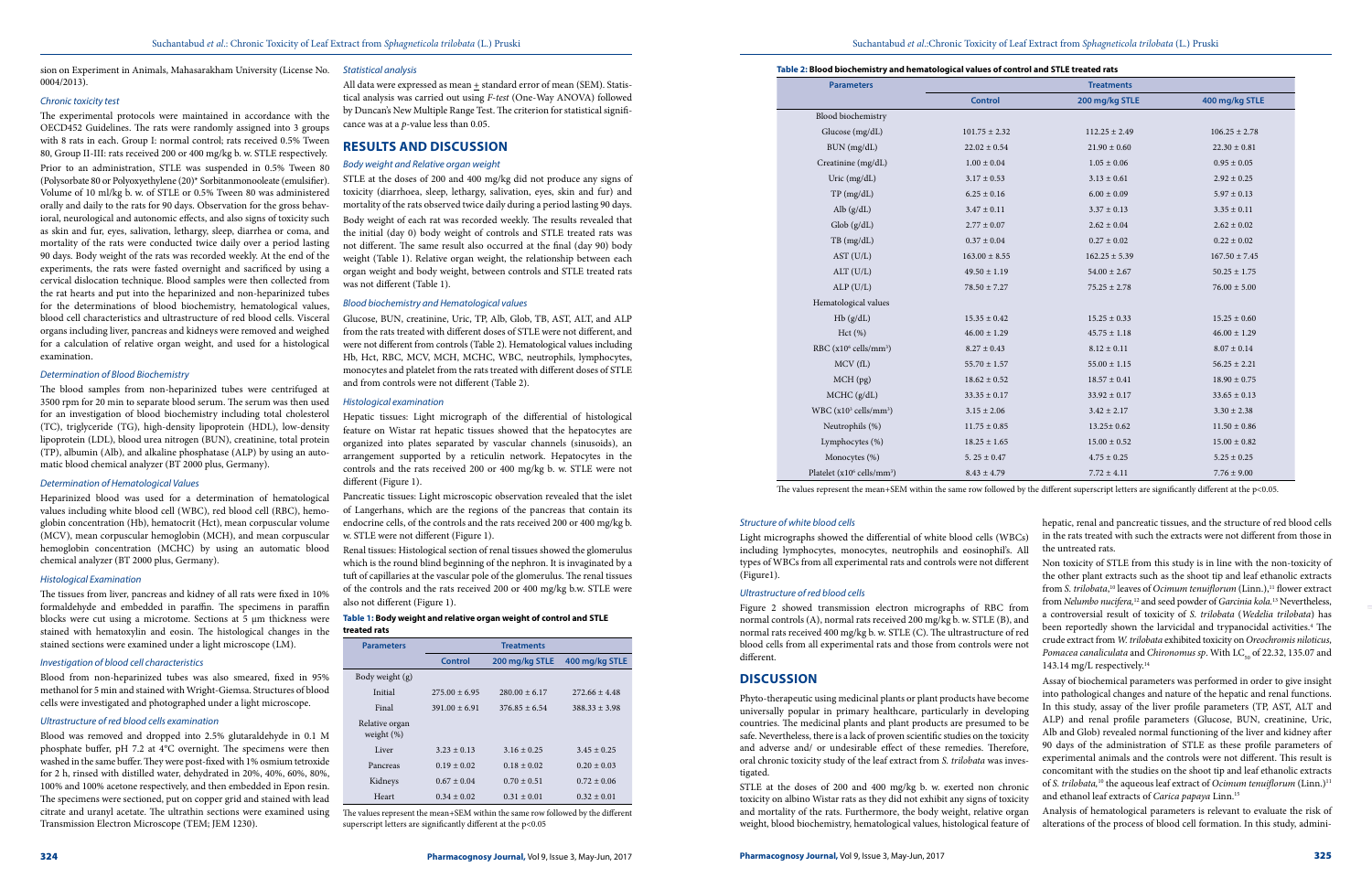|                              | Treatments |                |                |  |
|------------------------------|------------|----------------|----------------|--|
| Parameters                   | Control    | 200 mg/kg STLE | 400 mg/kg STLE |  |
| A. Hepatic tissues           |            |                |                |  |
| <b>B.</b> Pancreatic tissues |            |                |                |  |
| C. Renal tissues             |            |                |                |  |
| D. Lymphocytes               |            |                |                |  |
| E. Monocytes                 |            |                |                |  |
| F. Neutrophils               |            |                |                |  |
| G. Eosinophils               |            |                |                |  |

In general, *in vivo* toxicity study is the toxicological analysis of many medicinal plants and its potency to evaluate qualitatively and quantitatively by histopathology and oral chronic toxicity studies. Oral chronic toxicity testing in rats could be used to evaluate natural remedies for different pharmacological activities, taking into account the basic premise that pharmacology is simply toxicology at a lower dose.<sup>20</sup> Histological examination of the liver, pancreas and kidney did not reveal any morphological changes after administration of STLE. The result from this study is in accordance with the other plant extracts such as leaf extract of *Carica papaya* Linn,15 rhizomes extract from *Ocimum tenuiflorum* (Linn.)11 and rhizomes extract from *Cyperus rotundus.*<sup>18</sup>

stration of STLE at the doses of 200 or 400 mg/kg b. w. for 90 days revealed that STLE had no effect on the hematological values as these parameters in the STLE treated rats and controls were not different. This result is in line with the extracts from *S. trilobata* shoot tip and leaves<sup>10</sup>, S. *trilobata* leaves<sup>9</sup>, *Nelumbo nucifera* flowers,<sup>12</sup> *Tinospora crispa* stems,<sup>16</sup> *Musa sapientum* flowers,<sup>17</sup> *Cyperus rotundus* rhizomes<sup>18</sup> and *Phyllanthus acidus* L. leaves.19 None

- 1. Kumar VK, Lalitha KG. Acute oral toxicity studies of *Anacyclus pyrethrum* DC root in albino rats. Int J Pharm Sci. 2013;5(4):675-8.
- 2. Balekar N, Katkam NG, Nakpheng T, Jehtae K. Evaluation of the wound healing potential of *Wedelia trilobata* (L.) leaves. J Ethnopharmacol. 2012;141(3):817-24. <https://doi.org/10.1016/j.jep.2012.03.019>; PMid:22465731.
- 3. Balekar N, Nakpheng T, Srichana T. *Wedelia trilobata* L.: A phytochemical and pharmacological review. Chiang Mai J Sci. 2014;41(3):590-605.
- 4. Govindappa M, Naga SS, Poojashri MN, Sadananda TS, Chandrappa CP. Antimicrobial, antioxidant and *in vivo* anti-inflammatory activity of ethanol extract and active phytochemical screening of *Wedelia trilobata* (L.) Hitchc. J Pharmacognosy Phytother. 2011;30(3):43-51.
- 5. Taddei A, Rosas-Romero AJ. Antimicrobial activity of *Wedelia trilobata* crude extracts. Phytomed J. 1999;6(2):133-4. [https://doi.org/10.1016/S0944-](https://doi.org/10.1016/S0944-7113(99)80048-8) [7113\(99\)80048-8](https://doi.org/10.1016/S0944-7113(99)80048-8).
- 6. kumar SS, Bhama S, Kumar ST, Chandrasekar MJN, Rajesh R. Analgesic activities of medicinal plants of *Wedelia trilobata*, *Wedelia biflora* and *Eclipta alba* in standard experimental animal models. Biosci Biotechnol Res Asia J. 2007;4(1):201-6.
- 7. Govindappa M, Naga SS, Poojashri MN, Sadananda TS, Chandrappa CP. Antimicrobial, antioxidant and *in vivo* anti-inflammatory activity and phytochemical screening of water extract of *Wedelia trilobata* (L.) Hitchc. J Med Plants Res. 2011;5(24):5718-29.
- 8. Kade IJ, Barbosa NBV, Ibukuna EO, Igbakinc AP, Nogueirab CW, Rocha JBT. Aqueous extracts of *Sphagneticola trilobata* attenuates Streptozotocin-induced hyperglycaemia in rat models by modulating oxidative stress parameters. J Biol Med. 2010;2(3):1-13.
- 9. Suchantabud A, Katisart T, Talubmook C. Acute toxicity of leaf extract from *Sphagneticola trilobata* (L.) Pruski in rats. Proceedings 2015 International Conference on Science and Technology; RMUTT, Thanyaburi, Thailand. IEEE; November 4-6; 2015.
- 10. Traithilen U, Talubmook C. Acute toxicity of extracts from *Sphagneticola trilobata* (L.) Pruski in rats. J Sci Technol MSU. 2013;10-8.
- 11. Uma M, Suresh M, Thulasiraman K, Lakshmidevi E, Kalaiselvi P. Chronic toxicity studies of aqueous leaf extract of Indian traditional medicinal plant *Ocimum tenuiflorum* (Linn.) in rats. Euro J Exp Bio. 2013;3(5):240-7.
- 12. Sakuljaitrong S, Chomko S, Talubmook C, Buddhakala N. Effect of flower extract from lotus (*Nelumbo nucifera*) on haematological values and blood cell characteristics in Streptozotocin-induced diabetic rats. ARPN J Sci Tech. 2012;2(11):1049-54.
- 13. Osifo CU, Akpamu U, Idehen CI, Adisa WA, Azeke KE. The effect of chronic ingestion of crude Garcinia kola on the histology of the liver. Euro J Exp Bio.  $2012:2(2):440-9$

Light micrographs demonstrated that the structure of white blood cells from the rats treated with STLE was similar to controls. The result from this study provided the same results with the extract of *Phillinus ignarius*,<sup>21</sup> *Tinospora crispa* stems extract<sup>16</sup> and flower extract from *Nelumbo nucifera.*<sup>12</sup>

TEM micrographs revealed that the ultrastructure of red blood cells STLE was not different from that in the controls. This study showed the same result as the extracts from *Nelumbo nucifera* flowers,<sup>12</sup> Piper *sarmentosum* stems, and *Tinospora crispa* stems.16

## **CONCLUSION**

In conclusions, chronic administration of ethanol leaf extract of *S. trilobata* shows no significant adverse effects on the experimental parameters such as hematological, blood biochemistry and also body weight. And also, the level of the marker enzymes in the liver and kidney of the leaf extract of *S. trilobata* treated rats showed that the extract at the doses of 200 and 400 mg/kg b. w. cannot induce any toxic effects on hepatic and renal functions. It can strongly conclude that the ethanol leaf extract of *S. trilobata* can be adopted for clinical used safely.

## **ACKNOWLEDGEMENT**

The authors gratefully acknowledge the Department of Biology, Faculty of Science, Mahasarakham University and Division of Research Facilitation and Dissemination Mahasarakham University for partial financial support.

## **CONFLICT OF INTEREST**

## **ABBREVIATIONS USED**

STLE: Sphagneticola trilobata leaf extract; BUN: blood urea nitrogen; AST: aspartate aminotransferase; ALT: alanine aminotransferase; ALP: alkaline phosphatase; Hb: hemoglobin; Hct: hematocrit; RBC: red blood cell ; MCV: mean corpuscular volume; MCH: mean corpuscular hemoglobin; WBC: white blood cell; MCHC: mean corpuscular hemoglobin concentration.

## **REFERENCES**

**Figure 1 :** Light micrographs showed hepatic tissues (A), pancreatic tissues (B), renal tissues (C), lymphocytes (D), monocytes (E), neutrophils (F) and eosinophils (G).

**Figure 2:** Transmission Electron Micrographs showed lead citrate and uranyl acetate staining of the red blood cell ultrastructure in control (A), rats



received 200 mg/kg b.w. STLE (B) and rats received 400 mg/kg b. w. STLE (C).